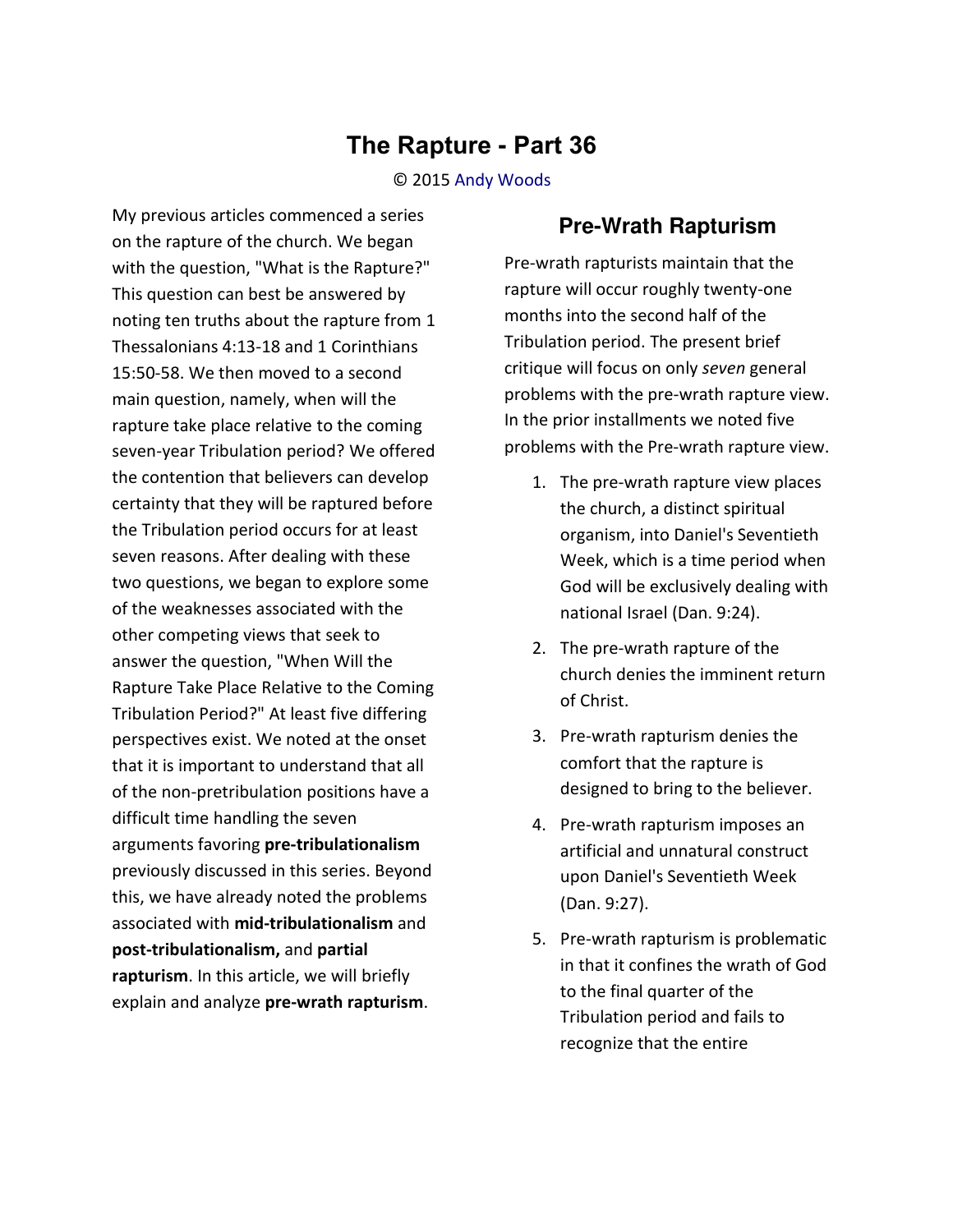Seventieth Week of Daniel actually represents God's wrath.

Let us now explore *two* more problems with the Pre-wrath rapture position.

*Sixth*, while the pre-wrath rapture labels the first half of the second half of the Tribulation period (from the forty-second to the sixty-third month) as "the Great Tribulation," Christ's prophecy concerning the Great Tribulation would necessitate it being even greater than the Day of the Lord or the final quarter of Daniel's Seventieth Week. Regarding the Great Tribulation, Jesus predicted, "For then there will be a great tribulation, such as has not occurred since the beginning of the world until now, nor ever will" (Matthew 24:21). Jesus clearly indicates here that the Great Tribulation will be characterized by an unprecedented and unequaled time of distress. Yet, how can this statement fit the pre-wrath rapture scenario of events, which outlines a time period following the Great Tribulation known as the Day of the Lord when God's very wrath will be poured out? In other words, how can the Great Tribulation period, a time without God's wrath, be even greater than the subsequent Day of the Lord, when the very wrath of God will be manifested? Zeller explains:

The PRE-WRATH view teaches that the Day of the Lord begins after the Great Tribulation and that the Day of the Lord is the time of God's

wrath. Matthew 24:21, Daniel 12:1 and Jeremiah 30:7 all teach that the Great Tribulation is the greatest time of trouble that the world has ever known. Therefore, if the Day of the Lord is distinct from the Great Tribulation, then the Day of the Lord must be LESS SEVERE than the Great Tribulation. But how can the great day of God's wrath be less severe and less troublesome than the Great Tribulation? How can God's wrath be less severe than man's wrath? How can the trumpets and bowls be less severe than the fifth seal? How can God's wrath be less severe than Satan's wrath? How can unregenerate men and Satan cause more trouble for this world than the wrathful JUDGE Himself? The PRE-WRATH view, when compared with Matthew 24:21 and these other verses, makes the Day of the Lord an ANTICLIMAX!<sup>1</sup>

*Seventh*, the pre-wrath interpretation that the restrainer (2 Thess. 2:6-7) represents Michael the Archangel is problematic. As noted earlier, pre-wrath rapture advocates contend that Michael will step aside from his function of restraining the Antichrist during the Great Tribulation. However, as noted earlier in this series,<sup>2</sup> the problem with identifying Michael as the restrainer

l

<sup>&</sup>lt;sup>1</sup> Zeller, "Pre-Wrath Confusion," 7-8.

 $2$  See part 17 of this series.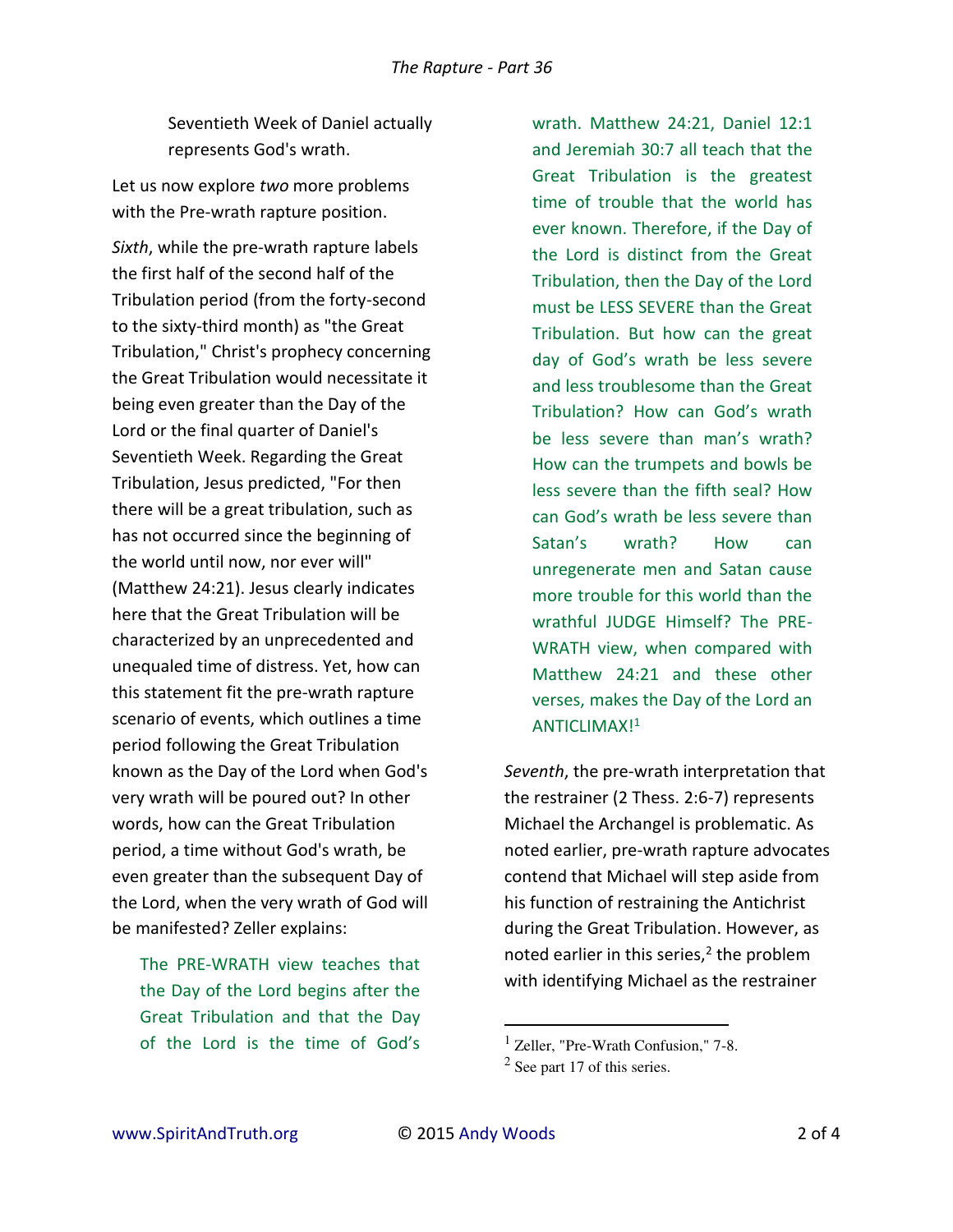is that Jude 9 tells us that Michael is reluctant to contest Satan, when it says, "But Michael the archangel, when he disputed with the devil and argued about the body of Moses, did not dare pronounce against him a railing judgment, but said, 'The Lord rebuke you!'" Therefore, consistency seems to dictate that Michael would also be unwilling to actively contribute to the present restraining of the satanically controlled Antichrist.

In addition, it is unlikely that Michael is the restrainer since the restrainer holds back the Antichrist from making his global debut (2 Thess. 2:6-7) while Michael is more focused on protecting national Israel (Dan. 12:1). Furthermore, how could the restrainer, who at some point stops restraining (2 Thess. 2:6-7), be Michael since Michael never stops protecting Israel? Thus, Kessinger concludes, "The pre-wrath view holds to the rather inventive idea that Michael the archangel is the restrainer. This concept fails to take into consideration Michael's special protective ministry toward Israel."<sup>3</sup>

Moreover, as noted earlier in this series,<sup>4</sup> the best interpretive option is that the restrainer mentioned in 2 Thessalonians 2:6-7 is the Holy Spirit rather than Michael the Archangel. There are two primary reasons for reaching this conclusion. First,

l

the force restraining the Antichrist must be more powerful than Satan. According to 2 Thessalonians 2:9, the Antichrist will be Satan's masterpiece who will be directly controlled and empowered by Satan himself. Thus, the restrainer must be powerful enough to prevent Satan from unleashing the Antichrist onto the world scene until the proper time. Only deity possessing the attribute of omnipotence ("all power") has unlimited power. Certainly the Holy Spirit meets this criterion since He is full deity (Acts 5:3-4).

Second, the Greek participle "restrainer" is neuter in 2 Thessalonians 2:6 and masculine in verse 7. Identifying the restrainer as the Holy Spirit handles well this abrupt transition from the neuter to the masculine gender. The Greek word for Spirit is *pneuma*, which is a neuter noun. Moreover, in the Upper Room Discourse, Jesus identified the Holy Spirit with the masculine personal pronoun "him" or "he." For example, in John 14:17, Christ said, "that is the Spirit of truth, whom the world cannot receive, because it does not see Him or know Him, but you know Him because He abides with you and will be in you." The Holy Spirit is designated by the personal pronoun "he" in other sections of the same discourse (John 15:26; 16:13-14). Thus, in contradistinction to pre-wrath rapture theology, while identification of the restrainer as Michael is problematic, identifying the restrainer as the Holy Spirit represents the best interpretive option.

 $3$  Kessinger, 294.

<sup>4</sup> Ibid.